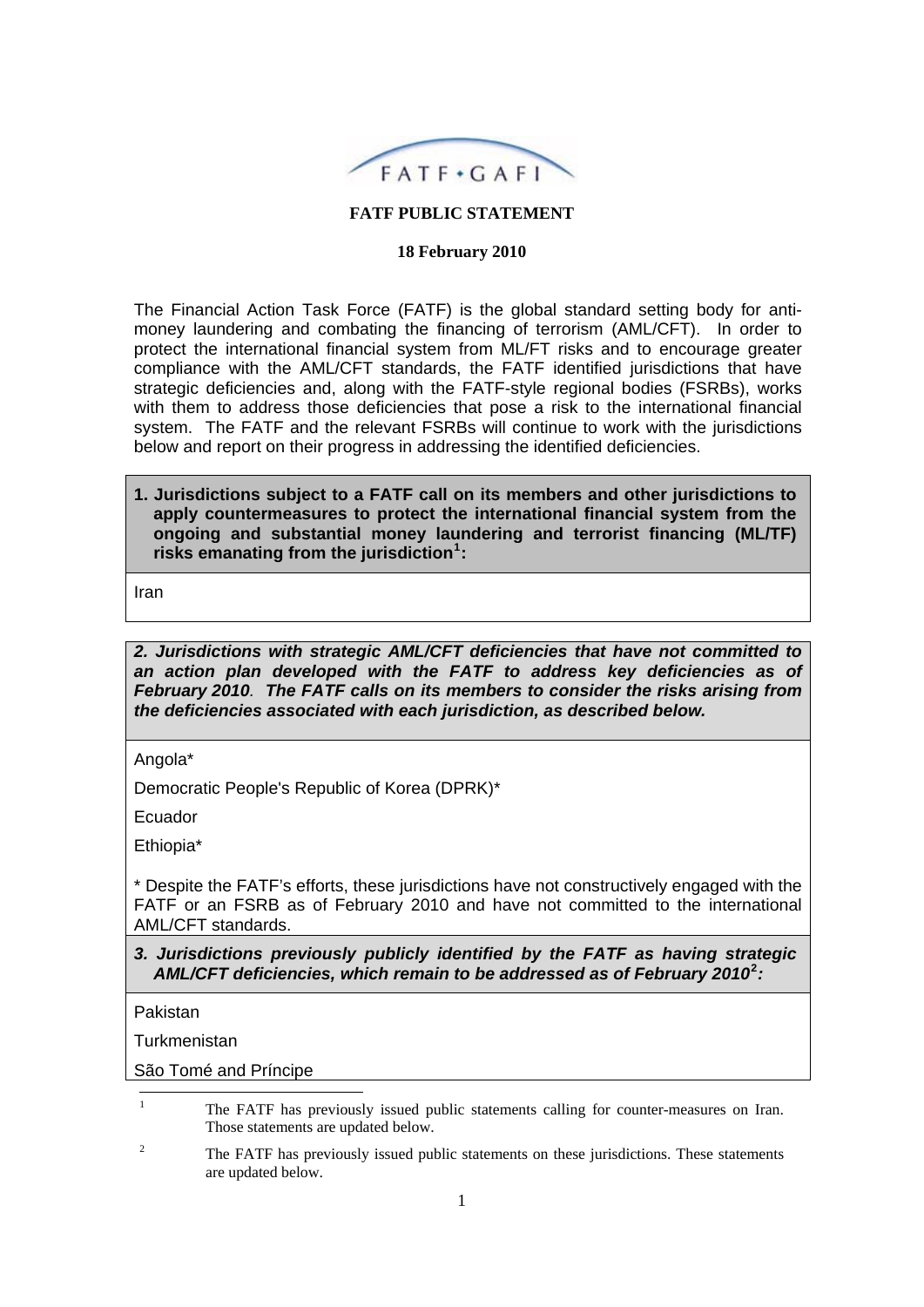### *1. Jurisdictions subject to a FATF call on its members and other jurisdictions to apply countermeasures to protect the international financial system from the ongoing and substantial money laundering and terrorist financing (ML/TF) risks emanating from the jurisdiction:*

#### **Iran**

The FATF welcomes the recent steps that Iran has taken to engage with the FATF, but remains concerned by Iran's failure to meaningfully address the ongoing and substantial deficiencies in its anti-money laundering and combating the financing of terrorism (AML/CFT) regime. The FATF remains particularly concerned about Iran's failure to address the risk of terrorist financing and the serious threat this poses to the integrity of the international financial system. The FATF urges Iran to immediately and meaningfully address its AML/CFT deficiencies, in particular by criminalising terrorist financing and effectively implementing suspicious transaction reporting (STR) requirements.

The FATF reaffirms its call on members and urges all jurisdictions to advise their financial institutions to give special attention to business relationships and transactions with Iran, including Iranian companies and financial institutions. In addition to enhanced scrutiny, the FATF reaffirms its 25 February 2009 call on its members and urges all jurisdictions to apply effective counter-measures to protect their financial sectors from money laundering and financing of terrorism (ML/FT) risks emanating from Iran. FATF continues to urge jurisdictions to protect against correspondent relationships being used to bypass or evade counter-measures and risk mitigation practices, and to take into account ML/FT risks when considering requests by Iranian financial institutions to open branches and subsidiaries in their jurisdiction. If Iran fails to take concrete steps to improve its AML/CFT regime, the FATF will consider calling on its members and urging all jurisdictions to strengthen counter-measures in June 2010.

#### *2. Jurisdictions with strategic AML/CFT deficiencies that have not committed to an action plan developed with the FATF to address key deficiencies as of February 2010. The FATF calls on its members to consider the risks arising from the deficiencies associated with each jurisdiction, as described below.*

#### **Angola\***

Angola has not committed to the AML/CFT international standards, nor has it responded to the FATF's request for engagement on these issues. Angola's lack of a comprehensive AML/CFT regime poses a risk to the international financial system. Angola should work with the FATF to develop a viable AML/CFT regime in line with international standards.

# **Democratic People's Republic of Korea (DPRK)\***

The Democratic People's Republic of Korea (DPRK) has not committed to the AML/CFT international standards, nor has it responded to the FATF's request for engagement on these issues. DPRK's lack of a comprehensive AML/CFT regime poses a risk to the international financial system. DPRK should work with the FATF to develop a viable AML/CFT regime in line with international standards.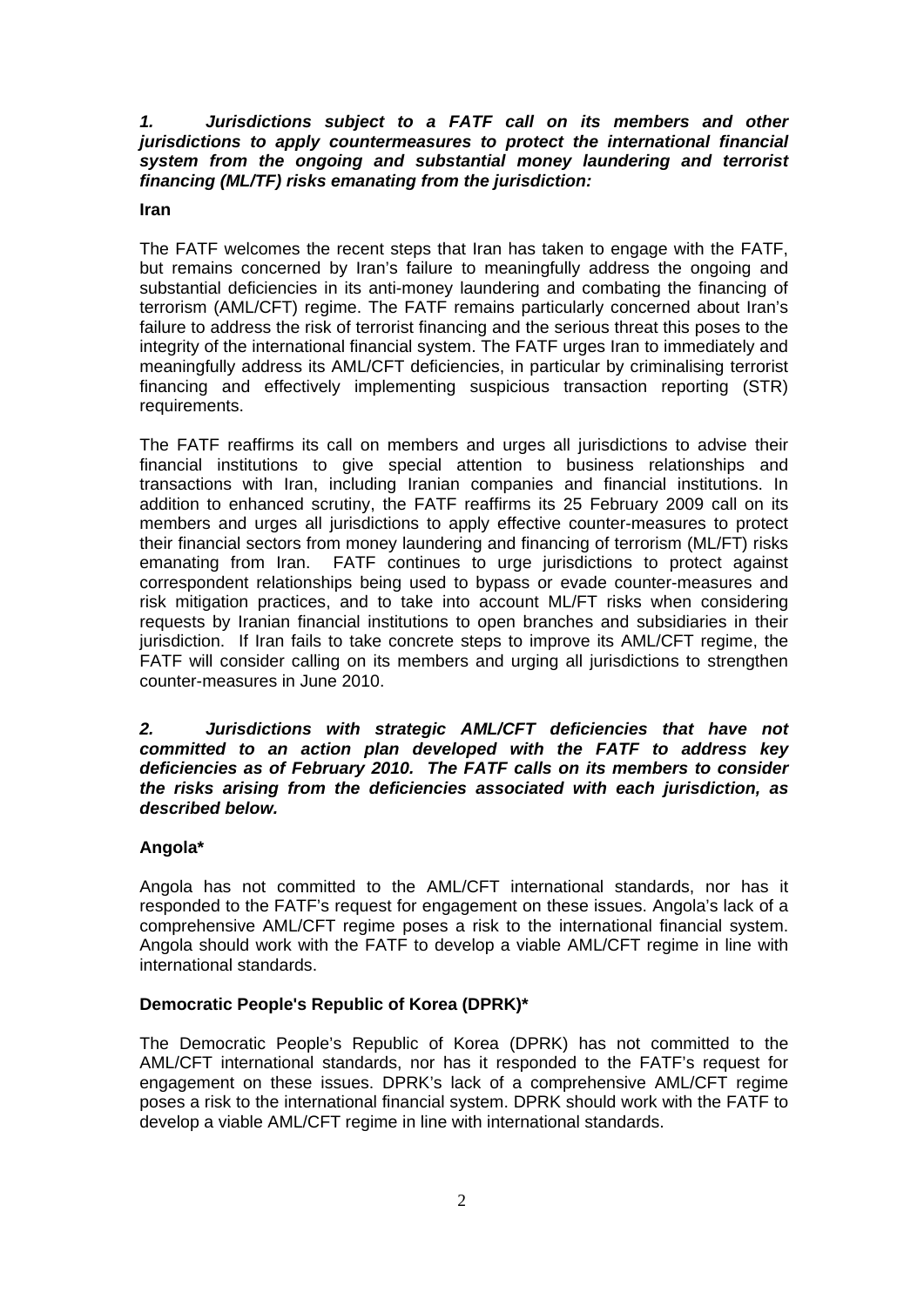### **Ecuador**

FATF has identified Ecuador as having strategic AML/CFT deficiencies. Ecuador has engaged with the FATF and GAFISUD but has not delivered a clear high-level political commitment to address these deficiencies. Ecuador should work with the FATF and GAFISUD to address these deficiencies, including by: (1) adequately criminalising money laundering and terrorist financing (Recommendation 1 and Special Recommendation II); (2) establishing and implementing adequate procedures to identify and freeze terrorist assets (Special Recommendation III); implementing adequate procedures for the confiscation of funds related to money laundering (Recommendation 3); (3) Reinforcing and improving coordination of financial sector supervision (Recommendation 23).

### **Ethiopia\***

Ethiopia has not committed to the AML/CFT international standards, nor has it constructively engaged with the FATF. The FATF has identified Ethiopia as having strategic AML/CFT deficiencies that pose a risk to the international financial system. Ethiopia should work with the FATF to develop a viable AML/CFT regime in line with international standards.

## *3. Jurisdictions previously publicly identified by the FATF as having strategic AML/CFT deficiencies, which remain to be addressed as of February 2010*

### **Pakistan**

The FATF welcomes Pakistan's efforts to ensure that its Anti-Money Laundering Ordinance (AMLO) remains in effect and to implement a permanent AML/CFT framework through legislation. However, FATF remains concerned regarding the ML/FT risks posed by Pakistan and reaffirms its public statement of 28 February 2008 regarding these risks. In particular, the FATF expresses concern that Pakistan's Anti-Money Laundering Ordinance (AMLO) will expire on 26 March 2010. The FATF strongly urges Pakistan to implement a permanent AML/CFT framework before the expiration of the AMLO and strongly encourages Pakistan to establish a comprehensive AML/CFT framework.

# **Turkmenistan**

The FATF welcomes Turkmenistan's continued progress in addressing its AML/CFT deficiencies, including by taking steps towards establishing a Financial Intelligence Unit (FIU). Given that the FIU is not yet operational, the FATF reiterates its 25 February 2009 statement informing financial institutions that these deficiencies constitute an ML/FT vulnerability in the international financial system and that they should take appropriate measures to address this risk. Turkmenistan is urged to continue to take steps to implement an AML/CFT regime that meets international AML/CFT standards and to work closely with the Eurasian Group and the International Monetary Fund to achieve this.

# **São Tomé and Príncipe**

The FATF remains concerned by São Tomé and Príncipe's failure to meaningfully address the deficiencies in its AML/CFT regime, particularly relating to terrorist